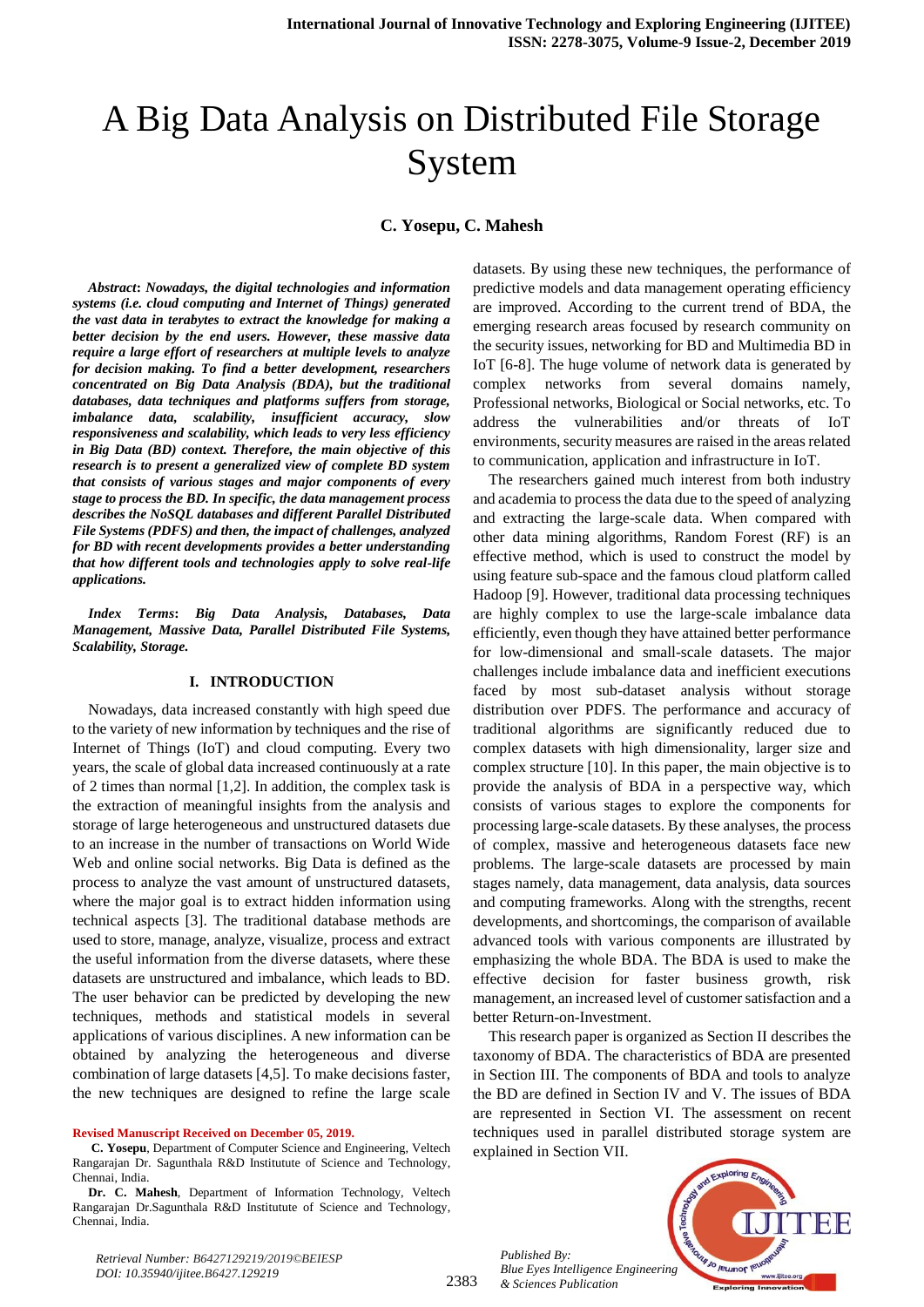Finally, the conclusion of this research work with future development are described in Section VIII.

## **II. TAXONOMY OF BIG DATA ANALYTICS**

Traditional conventional database techniques are unable to handle or process the large volume of heterogeneous data, where these large volumes of data are described by new concepts called BD. There are various kinds of digital contents presents in BD such as structured, semi-structured, imbalance and unstructured data and these concepts are described as follows:

## **A. Structured Data**

The data can be easy to store, visualize, enter, query, process, and model is defined as structured data. These data are managed in spreadsheets or relational databases with specific types and sizes, and in general, it is also defined as pre-defined fields. The extraction of useful information is easy due to its rigid structure, since parallel techniques are not required for processing.

## **B. Semi-Structured Data**

These kinds of data will not follow only a rigid model, which defines the hierarchical description for various fields within the data. Moreover, the certain elements are identified by defining the semi-structured data, which consists of different meta-model namely tags and markers. The samples of self-description data are JavaScript Object Notation (JSON) and Extensible Markup Language (XML).

## **C. Unstructured Data**

The data is stored and represented without any pre-defined format is known as unstructured data, which consists of free form texts such as documents, emails, articles, books and media files. These kinds of data are difficult to define in a rigid form and also process the data, which leads to develop the new processing mechanisms namely NOSQL.

## **D. Imbalance Data**

Imbalance data can be described as the classes had an unequal conveyance in any datasets which provides poor performance in classification accuracy. The issue can be classified as intrinsic and extrinsic, imbalance due to rare instances and relative imbalance, dataset complexity, and finally, imbalance with the small size dataset.

## **III. CHARACTERISTICS OF DATA**

Initially, the 3V-models are used to refer to the properties of BD, which includes variety, volume and velocity. After that researchers extend these 3V into 5V model to define the characteristics of data by adding value and veracity. The following statements define the characteristics of BD as:

• The magnitude of the large-scale datasets is defined by volume, where the variation in size are highly depends on the time and structure of the data. Specifically, size of various types of data can be obtained from different data sources, which is defined as volume. The social media consist of YouTube, Twitter, Facebook, LinkedIn, etc. are huge in volume. In 2020, the total volume of these data may be more than 40 Zetta Bytes across the globe, where these reports are produced by International Data Corporation (IDC) [11].

- At which rate, the data is received can be defined as velocity and then, the analytical purposes are carried out by refining these data. According to the concept of data streams, the speed of the data can be calculated, which will work on a sliding window buffering model [12]. The data streams are continuously generated by social networks such as YouTube and Facebook using videos and photographs sharing.
- The different types of data include structured, semi-structured, unstructured and imbalance are used for representation of BD, which is also known as a variety. The relational data, electronic health record data, tabular data are the defined as structured data, where data collected from audio, images, blogs, smartphones and log data are the samples of unstructured data. Finally, semi-structured includes the HTML and XML and imbalance data defines the number of more data presents in majority class compared with minority class.
- The noises, biases and abnormality are present in data are defined as veracity, where these issues occur because of uncertainty. The data uncertainty defines the input data, model uncertainty describes the suitable model and finally the randomness in process is represented by process uncertainty. For instance, user's opinions are uncertain for particular events in social media, however, the data provides precious information. Therefore, the BD analytics and tools are used to manage this uncertainty of data [13].
- In business perspective, another dimension of BD is value, where these values should be noticed by the organizations. The business profits are increased by reducing the operational costs for providing better customer services [14]. The data contains less value, when it is in the original form, but these values will change into high-value assets, while applying the data analytics.

There are four types of models presents in BDA such as in-memory models, MapReduce (MR)-based systems, Massively Parallel Processing (MPP) systems and Bulk Synchronous Parallel (BSP) systems. Among multiple servers, the MPP systems can divide the data into partitions and require the memory to process the data locally, because there is no disk level sharing. The limitation of MPP systems for commercial purposes is the substantial amount of both hardware and software. The iterations (i.e. supersteps) are used for computations in BSP systems. The global synchronization is used for concurrent computations in each iteration, which are performed in parallel on cluster nodes for exchanging the information between processes. When compared to disk-based systems, the memory-models achieved 100 times faster throughput and response time, due to changes in data storage by main memory.



2384

*Published By:*

*& Sciences Publication*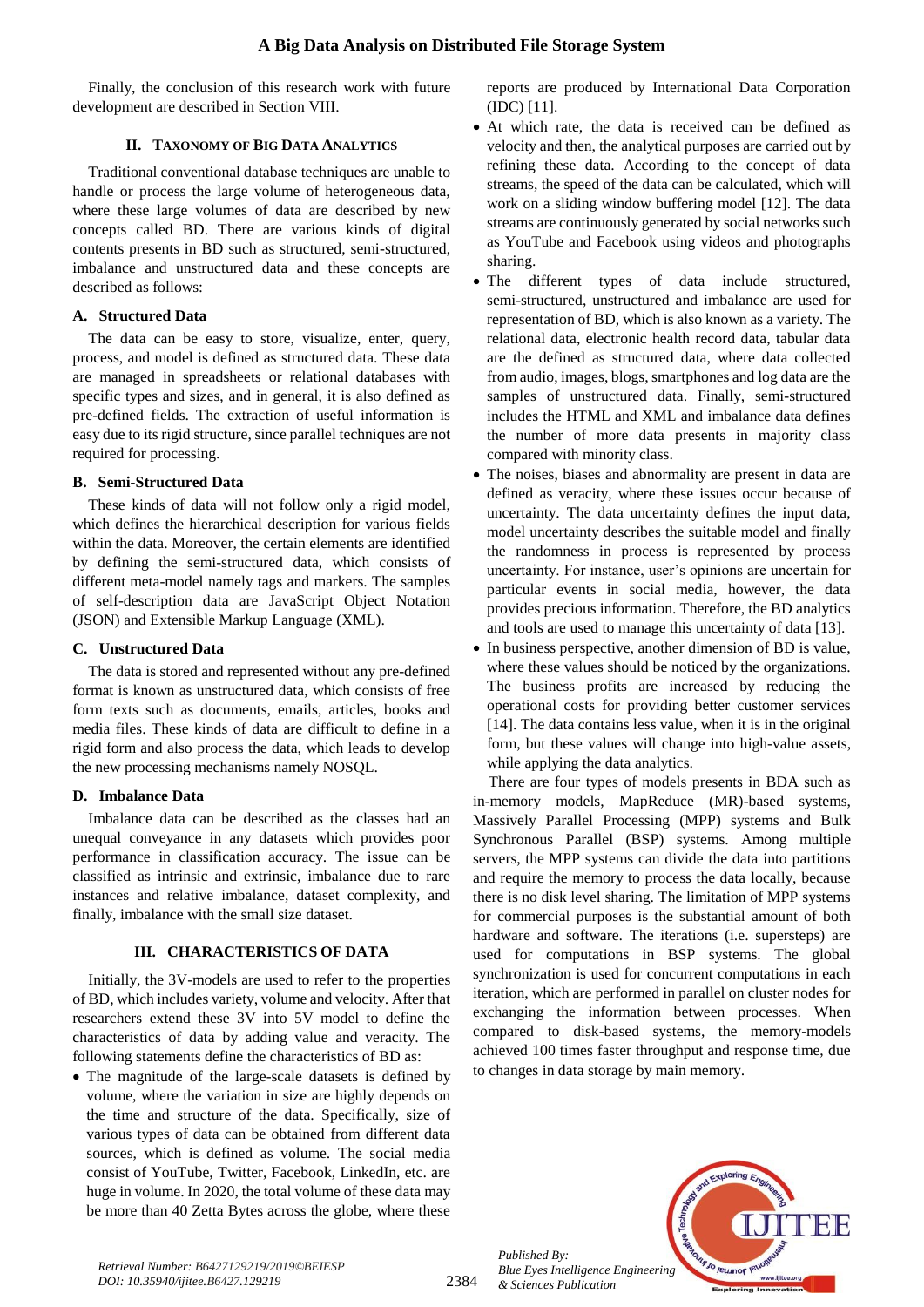#### **IV. COMPONENTS OF BIG DATA SYSTEM**

The process of massive datasets is presented in this section as systematic stages, where major stages includes data capturing, managing the data and analysis of data to refine the BD. In every stage, each components of BD are described in the following sub-sections.

## **A. Data Capture**

The initial task is to generate and capture the data for the analyzing process. The heterogeneous sources include search engines, server logs and sensors used for capturing the data. The user-generated data and machine-generated data are majorly considered as sources for a generation that can able to form the massive datasets.

- The users generate the data on the daily basis is defined as user-generated data and the useful information are provided to others by using their data contribution [15]. The few samples for user-generated data include mobile data, tweets from Twitter, product evaluations, blog information and movie ratings.
- The combination of all activities in the form of server activities, customer transactions, user behavior records, and log data are defined as machine-generated data. These data contain database audit files, machine-readable object data (Barcodes), records from call center, click stream data and configuration files in several organizations. The data are described in unpredictable formats, because many organizations have their own machine-generated data.

## **B. Data Management**

The main contribution of the paper is described in the section, where the crucial stages of data management is divided into two subtasks, after the generation of data from various sources. The two stages include data storage and data retrieval. The responsibility of large-scale data storage can be handled by PDFS, because the BDA concepts work on the basis of large-scale data. The NoSQL databases are used for the second task, which is a data retrieval process and the PDFS characteristics are described in the following sections:

## *1) File Systems*

The storage of massive datasets is handled by the main component PDFS and some properties such as efficiency, reliability, scalability and availability are used to define the characteristics of data. The major purpose of PDFS is storage and sharing the files among the set of connected nodes. The major PDFS are described as Kosmos file system, Quant cast File System (QFS), Google File System (GFS), IBM General Parallel File System (GPFS), Haystack File System, Hadoop distributed file system (HDFS), TidyFS and Tao file system. When the system failure happens, the recovery of data can be carried out by GFS because it distributes each piece of information in three copies. However, the limitations of GFS are the high storage overhead and shortage of the feature called Portable Operating System Interface (POSIX) and these POSIX features are supported by IBM GPFS. The performance of PDFS is validated by main parameters namely replications, storage management, response time, read/write, throughput and scalability.

According to limitations of relational database management systems, unstructured and imbalanced data are not handled and parallelization is not carried out for heterogeneous datasets. When compared with highly available hardware, the non-relational databases are used to work in a parallel distributed environment and develop in the horizontal scalability view. In BD data management, a Hadoop-supported NoSQL database plays a major role those are described as:

## *2) NoSQL databases*

The attributes of each and every entity are stored by using traditional relational databases in the form of rows. The entire record should read for retrieving the attributes from the databases, which can handle only a smaller dataset because it is majorly designed for transactional processing. The major difference between the traditional databases and NoSQL systems is that the NoSQL with key-value pairs' storage and retrieval follows the horizontal scalability of data, but traditional databases follows the relationships between primary/foreign keys. Therefore, unstructured data are efficiently handled by NoSQL databases.

# **C. Data Analysis**

To process the BD, the final stage is the analysis of data, here two major subtasks are presents namely data visualization and data analytics. Machine Learning (ML) algorithms are used to model the data in analytics and statistical/data mining techniques are used for fining the hidden patterns from the BD. In the Spark and Apache Hadoop, two popular parallel distributed ML libraries namely Mahout and MLlib, respectively. FlinkML is an ML library used in Apache Flink, which is a parallel distributed processing framework for analyzing large-scale databases. The useful patterns are extracted from the massive datasets by Mahout using ML algorithms and stored in HDFS.

## *1) Data Visualization*

The intuitive insights of hidden patterns are seen and some conclusions are drawn to make a faster decision by visualization, which is considered a major objective. The uncovered patterns are observed by visualizing the data patterns using pie charts, bar charts and histograms. In distinct dimensions, these techniques are used for observing the data patterns, where BD techniques are used to make the decisions for transforming the data into insights by visualizing the large datasets. The major features visualization tools are described as data projection, statistics, visual query analysis and data modeling. Some examples of statistics such as uni-variate, bivariate and multivariate, classification, predictive analysis and clustering are considered for data modeling. Finally, data projection is defined as multidimensional scaling and principal component analysis [16]. The large datasets are analyzed by using most popular visualization tools includes Micro Strategy, ADVIZOR, Tableau, SAS Visual Analytics (VA), JMP, TIBCO Spot fire and QlikView. Due to distributed nature of data, the capability of each data is varied with other, and this makes the data more imbalance to process.



2385

*Published By: Blue Eyes Intelligence Engineering & Sciences Publication*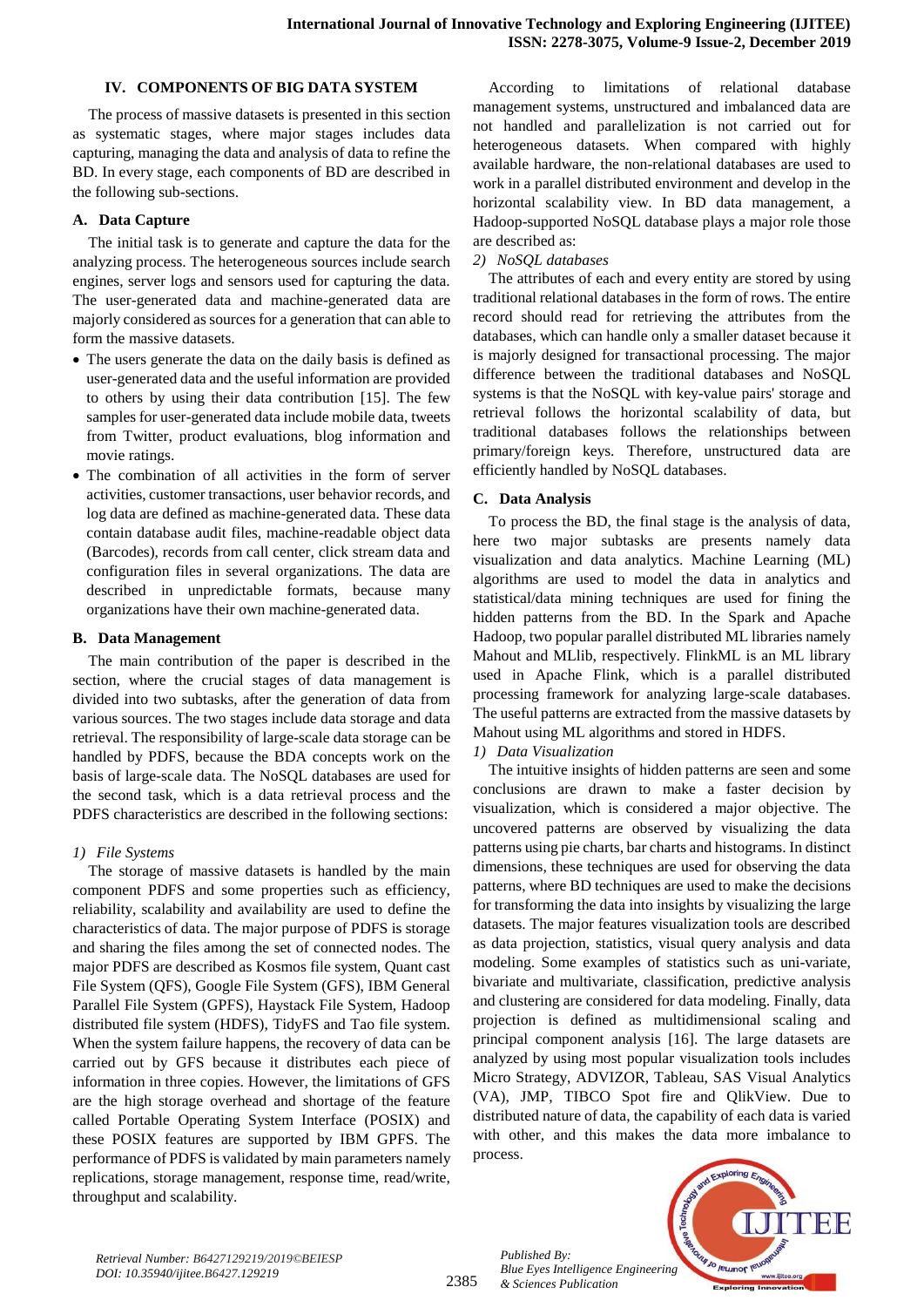Therefore, an effective tool is required to further analysis the data and the existing effective tools are discussed in next section.

## **V. TOOLS FOR ANALYZING THE BIG DATA**

BD is processed by the vast number of tools and some important currents tools for evaluating the BD are discussed in this section, where the most important tools includes Apache Spark, MapReduce and Storm. The first and most significant tool for processing BD is known as Apache Hadoop [17]. The three types of BD processing, such as stream processing, interactive analysis and batch processing, are mainly concentrated by various important available tools. The samples tool for batch processing includes Dryad and Mahout, stream processing contains Splunk and Strom, whereas interactive analysis preferred Apache Drill and Dremel tools. Among these three processing, stream analysis is used for real time analysis, the users are able to directly interact for their own analysis by using interactive analysis process. The BD projects are developed by using these tools, where these lists of tools and techniques are described in [18]. The most important tools are discussed as follows:

#### **A. Apache Hadoop and MapReduce**

MapReduce and Apache Hadoop are considered as one of the most established software platforms for analyzing BD. There are several components presents in this tool such as apache hive, MapReduce, Hadoop kernel and HDFS and etc. According to divide and conquer method, MapReduce process the large dataset, which is also defined as a programming model. To solve the BD problems, the most powerful software tools are used, which includes MapReduce and Hadoop. In addition, it obtains high throughput and helped in fault-tolerant storage, while processing the data.

#### **B. Apache Mahout**

The main aim of the Apache mahout is to present the most scalable and commercial machine learning techniques for analyzing the intelligent and large scale data. Through MapReduce, Hadoop function are run by using batch based collaborative filtering. The mahout contains several core algorithms that include evolutionary algorithms, regression, pattern mining, classification, clustering and dimensionality reduction.

#### **C. Apache Drill**

The BD are interactively analyzed by using Apache Drill, which can support various types of data sources, formats and query languages. The batch analysis is performed by MapReduce, which is used by drill and also for storing the data, the drill uses the HDFS. In specific, the nest data are exploited by designing the drill. More than 10,000 servers are scaled up to achieve the capacity for processing the trillions of records in seconds and petabytes of data.

#### **D. Apache Spark**

The sophisticated analytics and the process are analyzed at a high speed can be carried out by one of the open source BD processing framework called apache spark. There are three components presents in Spark such as worker nodes, driver program, and cluster manager. On the spark cluster, the starting point of execution are served by driver program, where the resources are allocated by cluster manager. The data are processed in the form of tasks by using worker nodes. To execute the tasks, every application has an executor, which is defined as the set of processes. The spark applications are deployed in an existing Hadoop clusters, which is the major advantage of these apache spark.

#### **E. Jaspersoft**

The database columns are used to provide the results by using the open source software called Jaspersoft package. The data visualized on storage platforms such as Redis, MangoDB, Cassandra, etc., where this process are speeded by this package. Without loading, extraction and transformation, the BD is explored quickly by using the main property of Jaspersoft. A powerful Hypertext Markup Language (HTML) reports are built by using these package, moreover the vast amount of data is extracted from the store directly by using the package's property. Any user from inside or outside of the organization can obtain these generated reports.

## **VI. ISSUES IN BIG DATA**

In this section, according to the discussion of BDA, the issues in this management and development are discussed. The BD faces challenges in some important features such as data quality, processing speed, data interpretation, exception handling of BD and visualization. In this research work, the major technical issues such as data security, data quality, and privacy are discussed.

#### **A. Data Security**

While adopting BD, user resistance is created by weak security, which will lead to damage and financial loss for firm's reputation. The unauthorized parties can access and transfer confidential information due to improper installation of security mechanisms. The strong security management protocols are introduced along with several security solutions such as building the firewalls, detection, encryptions and intrusion prevention systems into BD systems to avoid the above security issues.

#### **B. Data Quality**

The fitness of the data is defined by the data quality along with the specific purpose of usage, which is the main quality for making the decision. The quality of data may be reduced due to collection of unstructured data from wide array of sources. To evaluate the data quality, a new quality metrics are need to develop by data quality control process, which also used to repair the erroneous data and make a trade-off between assurance gains and costs.

#### **C. Privacy**

Due to a massive growth of BD technologies, the collected personal data faces challenges like security and unauthorized access. Therefore, governments, firms and individuals must focus on the security concern of these extensive personal data.

Because of these privacy concerns, individuals found that the process of analyzing



2386

*Published By: Blue Eyes Intelligence Engineering & Sciences Publication*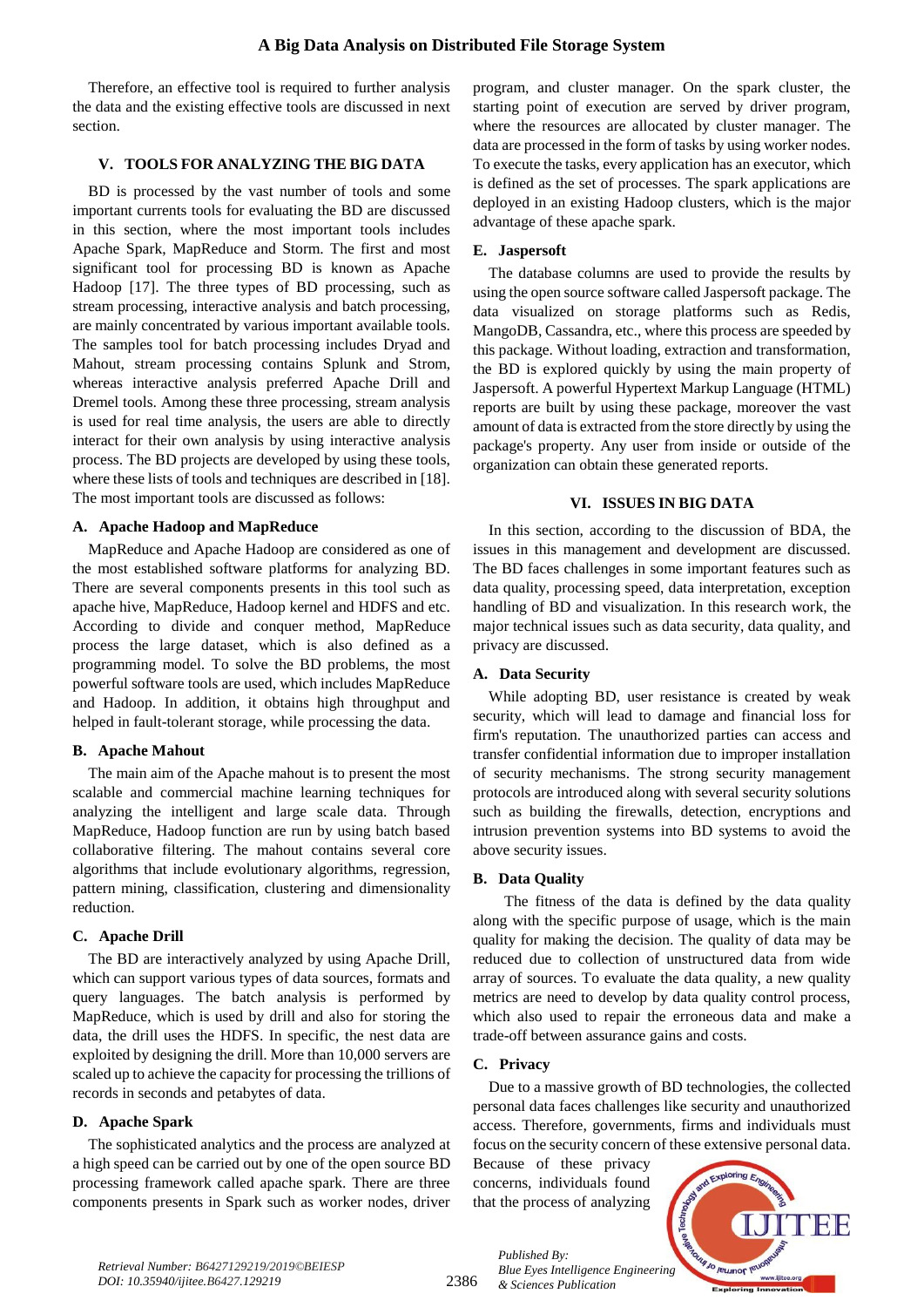the BD is much more difficult to prevent from unauthorized access. The BD enhances the service quality and reducing the cost, even though privacy is an important issue for both firms and end customers. Hence, a balance between privacy and the usage of personal data for services should be considered by both firms and users. However, according to customer's service, data type, service types and regulatory environments, the balances are created, but none of the existing works focused on the privacy measures.

#### **VII. RELATED WORKS**

This research work presents the discussion of recent techniques for parallel distributed storage system, which are used in the BDA. Table 1 presents the various techniques used in BD, which consists of its advantage and limitations.

| COMPARATIVE ANALYSIS OF VARIOUS TECHNIQUES IN DISTRIBUTED STORAGE OF BDA. |
|---------------------------------------------------------------------------|
|                                                                           |

| <b>Author with Year</b>                      | Methodology                                                                                                                                                                   | <b>Advantage</b>                                                                                                                                                                                                                            | Limitation                                                                                                                                                                   | <b>Performance Evaluation</b>                                                                                                                |
|----------------------------------------------|-------------------------------------------------------------------------------------------------------------------------------------------------------------------------------|---------------------------------------------------------------------------------------------------------------------------------------------------------------------------------------------------------------------------------------------|------------------------------------------------------------------------------------------------------------------------------------------------------------------------------|----------------------------------------------------------------------------------------------------------------------------------------------|
| F. Zhang et al. [19]<br>(2015)               | proposed the Distributed<br>Frequent Item set Mining<br>Algorithm (DFIMA).                                                                                                    | The efficiency of iterative<br>computations are promoted by<br>using Spark platform and also<br>the amount of candidate<br>itemsets are reduced by using<br>matrix-based pruning menthod                                                    | The time cost of DFIMA<br>algorithm is high, when the<br>support number is small.                                                                                            | Running time is used to<br>validate the performance of<br>the DFIMA algorithm.                                                               |
| J. S. Kim et al. [20]<br>(2016)              | PARADISE is developed for<br>BDA as a parallel processing<br>method for an integrated<br>database.                                                                            | More complex queries such as<br>Cartesian product and 3-way<br>join queries are supported by<br>PARADISE.                                                                                                                                   | The<br>performance<br>of<br>PARADISE is reduced due to<br>three types of overheads on<br>clustering<br>attribute<br>(i.e.<br>selection,<br>scan<br>and<br>aggregation query) | The three types of overhead<br>such as network transfer,<br>disk arm contention and<br>network bottleneck are used<br>as parameter metrics.  |
| Z. Xu et al. [21]<br>(2016)                  | "front+back"<br>Adopted a<br>pattern to solve the problem<br>of redundant construction<br>and developed an architecture<br>for the next generation public<br>security system. | To enhance the efficiency of<br>tasks and usage of resources,<br>multiple<br>the<br>optimized<br>are provided by<br>strategies<br>retrieving<br>the<br>huge<br>and<br>heterogeneous data.                                                   | During routine detection for<br>crime suspects, the services<br>provided to users are not<br>satisfactory.                                                                   | Peak Signal to Noise Ratio<br>(PSNR)<br>and<br>Feature<br>Similarity Index (FSIM) are<br>performance<br>used<br>as<br>metrics.               |
| J. Zhu et al. [22]<br>(2017)                 | A parallel and distributed<br>designed<br>principal<br>analysis<br>component<br>are<br>implemented (dpPCA).                                                                   | The method is very instructive<br>and also used to isolate the<br>fault, trouble shooting and<br>decision making for large set of<br>variables.                                                                                             | When the normal expectation<br>in fault settings are out of<br>control, the kinetic procedure<br>within the reactor are very<br>high.                                        | The parameter metrics such<br>as modeling time and fault<br>detection rate are used to<br>validate the dpPCA.                                |
| V. Baljak et al. [23]<br>(2018)              | Developed an open-source<br>stream processing software to<br>connect raw output with file<br>storage system.                                                                  | The flexibility are maintained<br>by the platform itself and also<br>has the capacity to include other<br>data sources.                                                                                                                     | The<br>two<br>important<br>requirements for sensitive<br>medical data such as security<br>and<br>privacy<br>are<br>not<br>concentrated by this method.                       | The effectiveness of the<br>developed software<br>are<br>analyzed by using various<br>case studies.                                          |
| J. Wu et al.<br>$\lceil 24 \rceil$<br>(2018) | To optimize the control<br>plane, the BDA based secure<br>cluster<br>management<br>architecture is developed.                                                                 | The legality of data sources and<br>BDA are ensured by developing<br>the authentication scheme and<br>ant colony optimization.                                                                                                              | The<br>method<br>failed<br>to<br>concentrate on distributed<br>security data storage scheme<br>for the SDN controlled cluster.                                               | The parameter such as<br>energy<br>consumption,<br>communication<br>overhead<br>and traffic rate are used.                                   |
| F. Hu et<br>al.<br>[25]<br>(2018)            | The complex BDA and<br>time-consuming computation<br>tasks are facilitated by<br>ClimateSpark.                                                                                | ClimateSpark<br>provides<br>efficient, scalable and flexible<br>computing framework<br>for<br>BDA. In addition, it efficiently<br>queries the array-based climate<br>and<br>specified<br>multi-dimensional data with<br>high data locality. | The method is unable to adopt<br>the high resolution raster<br>datasets with chunking/tiling<br>data structure.                                                              | Run<br>correlation<br>time,<br>coefficient,<br>standard<br>deviation of input and<br>datasets<br>reference<br>and<br>finally RMS difference. |
| S. Khalifa et al. [26]<br>(2019)             | To avoid the pitfalls and<br>BD.<br>handle<br>the<br>the<br>Distributed<br>Label-Aware<br>Ensemble Learning (LADEL)<br>is implemented.                                        | inter-machine<br>The<br>communication are minimized<br>by executing in a single pass<br>over the data.                                                                                                                                      | ensemble<br>classifiers<br>The<br>provides worse classification<br>accuracies in ordered datasets<br>due to lack of records for<br>representing all class labels.            | Training time, prediction<br>accuracy and scoring time<br>are used as performance<br>evaluation metrics.                                     |

#### **VIII. CONCLUSION**

According to the smart devices and fast growth of the sensor, the rate of data production is increased. In this work, the advanced tools with developments are focused on analyzing the vast data, where these tools are used for managing, processing, storing and visualizing the massive data. The discussion of analyzing the structured, unstructured and imbalance data are presented and their significant impact are also described. In a general view, the components of BD with the research of technical aspects are presented. The components include data sources, data management and data analysis with visualization are stated and finally the discussion of recent developments with its advantage and limitations to process the massive data are presented in the form of comparative analysis. From this research work, its concluded that every platform of BD has its individual focus, where some tools are mainly developed for batch processing and some of them are used for real-time analytic. Different techniques are used to analyze the large-scale and imbalance data, where these techniques include quantum computing,

intelligent analysis, machine learning, cloud computing, statistical analysis, data

*& Sciences Publication* 

*Published By:*



*Retrieval Number: B6427129219/2019©BEIESP DOI: 10.35940/ijitee.B6427.129219*

2387